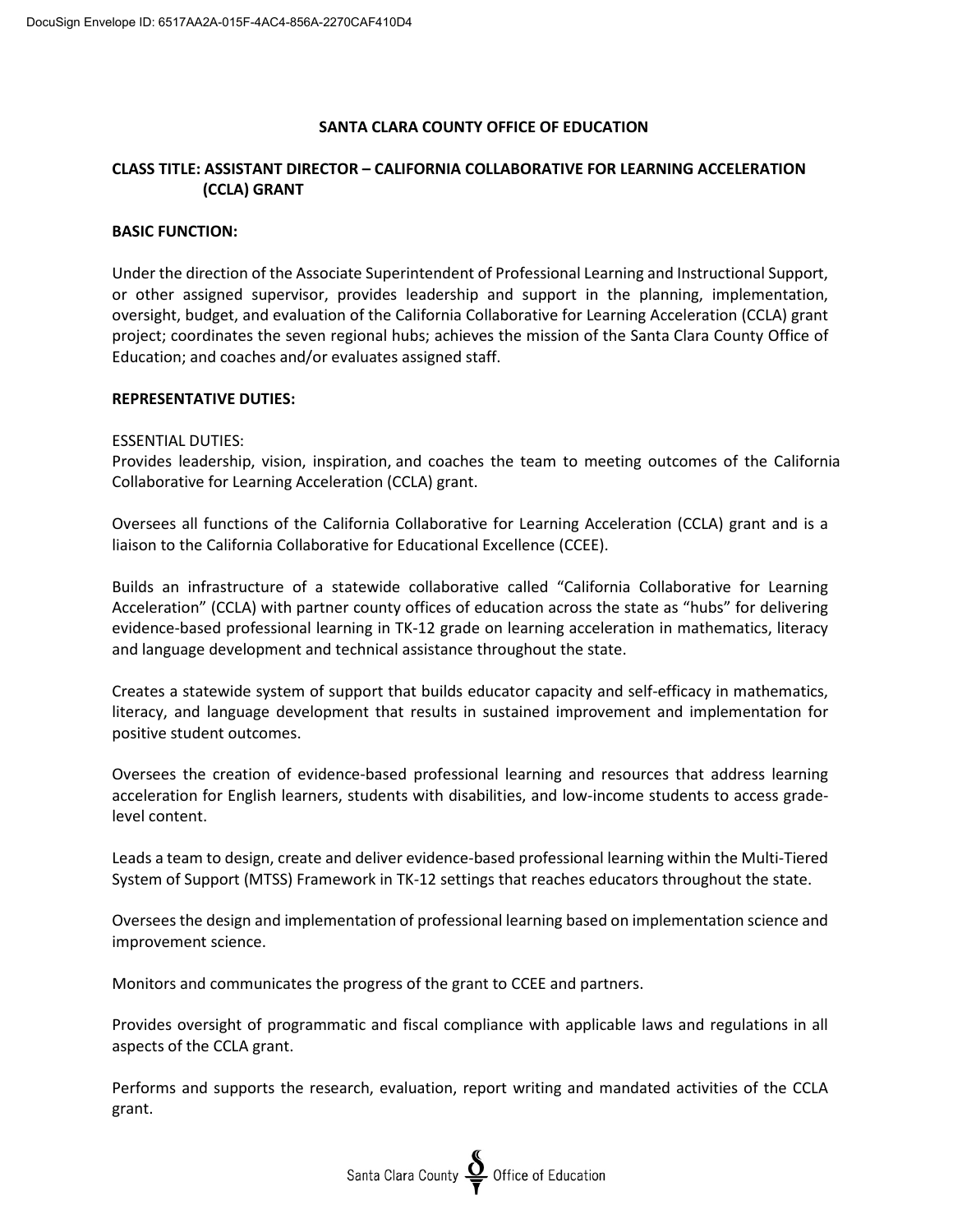# **Assistant Director – California Collaborative for Learning Acceleration (CCLA) Grant continued Page 2**

Leads and manages the planning, implementation and continuous improvement of the CCLA grant.

Leads, designs and facilitates statewide learning communities and/or communities of practice.

Establishes and maintains partnerships with a wide variety of public and private agencies to support learning acceleration, coordinate activities and programs, exchangesinformation and maintains positive communication between stakeholders.

Coordinates the development of the annual preliminary budget; analyzes and reviews budgetary and financial data; controls and authorizes expenditures in accordance with established limitations.

Collaborates with members of the project leadership team and partners across the state.

Coordinates ongoing Consortium meetings to discuss updates and progress monitoring.

Researches and analyzes data, internal and external reports, trends, and statewide characteristics to support continuous improvement, program strategy, and inform program deliverables; presents data, information, and analysis; composes narrative and statistical reports based on findings in support of continuous improvement.

Collaborates with district and school administration to establish needs and facilitate professional learning planning.

Develops and supports systems to measure professional learning outcomes and coordinates continuous improvement efforts based on formative and outcome data.

Trains and engages with CCLA teams and regional hubs to develop processes and implement the CCLA plans; supports the hiring process, onboarding, and the coaching/evaluation process for assigned program staff.

Operates a computer and assigned software programs; operates other office equipment as assigned; drives a vehicle to conduct work as assigned.

Completes special projects as assigned.

OTHER DUTIES: Performs other duties as assigned.

### **KNOWLEDGE, ABILITIES AND COMPETENCIES:**

KNOWLEDGE OF:

Current trends and issues in California public education, including accountability systems and systems of support;

Multi-Tiered System of Support (MTSS) Framework;

Adult learning theory and its application to educational professional learning;

Core concepts of equity, diversity and inclusion and how to implement system wide;

Relationship of equity to teachers', schools' and districts' current curriculum and instructional practices; Pedagogy of equity for students and historical knowledge of educational practices;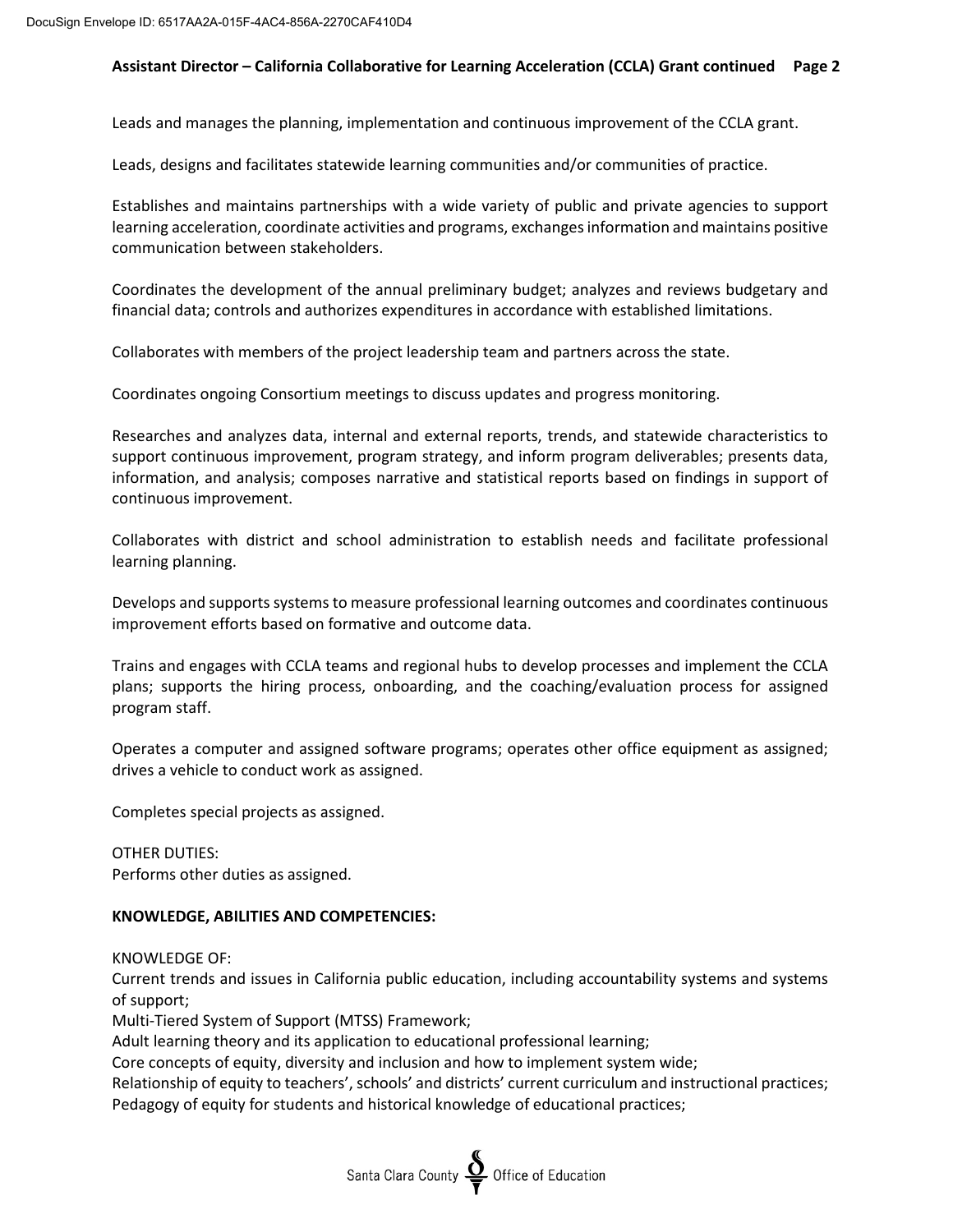# **Assistant Director – California Collaborative for Learning Acceleration (CCLA) Grant continued Page 3**

Reflective practice and its implication on continuous improvement; K-12 public-school environments; Anti-bias and culturally sustaining theories and pedagogies;

Diverse academic, cultural, disability, and ethnic backgrounds of students;

Approach to the needs of students, staff, and stakeholders within diverse populations with cultural humility;

Collecting and assembling data to generate reports;

Grant writing techniques and identifying deliverables;

Budget preparation and control;

Program management and implementation guidelines;

Program planning, instructional techniques, adult learning and group facilitation dynamics;

Applicable laws, codes, regulations, policies and procedures;

Oral and written communication skills.

# ABILITY TO:

Plan, organize, direct and oversee the development and implementation of large grant programs;

Analyze data and evaluate program needs;

Coach and evaluate leadership team members;

Work collaboratively as a member of a team;

Apply strong pedagogical, andragogical, and coaching abilities;

Apply superior communication skills including listening, demonstrating respect from differing opinions, clarity of expression and supporting reflective practices;

Research, develop, coordinate and assess staff development and planning;

Provide technical, specialized, consultative, advisory and planning services;

Provide direction and leadership to interpret data in the development and implementation of equity, diversity and inclusion supports;

Research and organize information;

Implement continuous improvement process;

Serve as a resource to SCCOE staff and partners;

Prepare comprehensive narrative and statistical reports;

Operate a computer and assigned office equipment;

Meet schedules and timelines;

Work independently with little direction;

Maintain records and files;

Apply interpersonal skills using tact, patience and courtesy.

# **LEADERSHIP TEAM COMPETENCIES:**

Develops and fosters effective individuals and teams;

Operationalizes the organizational vision, mission, goals, shared values, and guiding principles;

Demonstrates emotional intelligence;

Models inclusive, effective, and authentic communication;

Applies knowledge of the intersectionality of race, equity, and inclusion;

Builds and sustains positive, trusting relationships;

Conducts SCCOE operations with the highest moral, legal, and ethical principles.

# **EDUCATION AND EXPERIENCE:**

Any combination equivalent to a master's degree in education, experience in project management, planning, developing, facilitating, facilitating, delivering, and implementing professional learning programs for educators, and a minimum of five (5) years of school site and/or district level